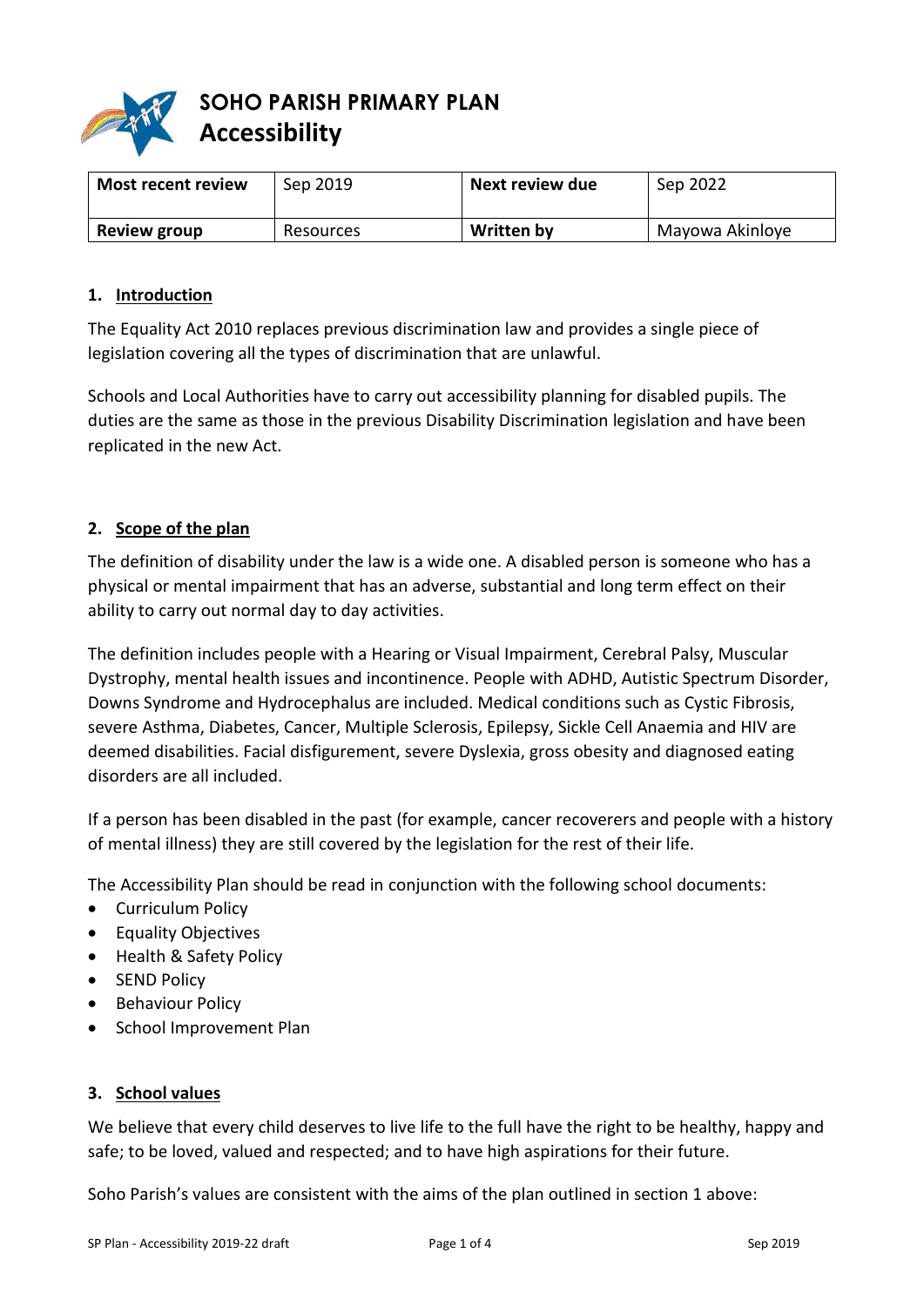| Value         | Be          | Do                                |  |
|---------------|-------------|-----------------------------------|--|
| Love          | Be kind     | Show compassion and respect       |  |
| Imagination   | Be creative | Seek new ideas and solutions      |  |
| Courage       | Be brave    | Show determination and resilience |  |
| Individuality | Be yourself | Share your light with the World   |  |
| Community     | Be together | Serve your community              |  |

We believe that every young person has a right to equality of opportunity to develop socially, to learn and to enjoy community life.

#### **4. Accessibility Plan**

The Soho Parish Primary School Accessibility Plan shows how access is to be improved for disabled pupils, staff and visitors to the school in a given timeframe and anticipating the need to make reasonable adjustments to accommodate their needs where practicable. It aims to:

- **Increase the extent to which disabled pupils can participate in the curriculum**
- **Improve the physical environment of schools to enable disabled pupils to take better advantage of education, benefits, facilities and services provided, and**
- **Improve the availability of accessible information to disabled pupils**

The Accessibility Plan will be reported upon annually in respect of progress and outcomes, and provide a projected plan for the four year period ahead of the next review date.

The Accessibility Plan is structured to complement and support the school's Equality Objectives, and will similarly be published on the school website. We understand that the LA will monitor the school's activity under the Equality Act 2010 (and in particular Schedule 10 regarding Accessibility) and will advise upon the compliance with that duty.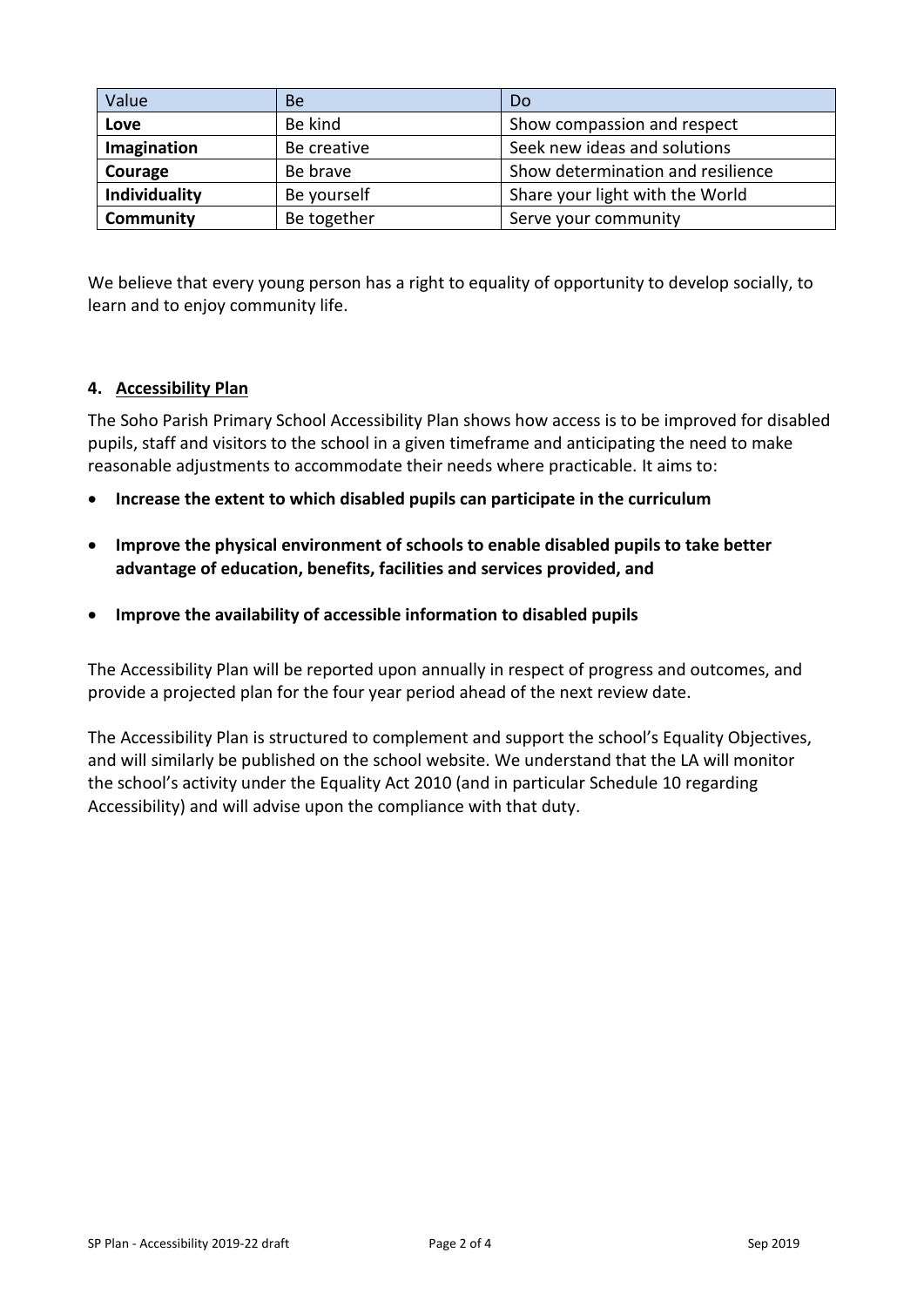# **SOHO PARISH ACCESSIBILITY PLAN 2019 – 2022**

| <b>Target</b>               | <b>Strategy</b>                                 | <b>Outcome</b>               | <b>Timeframe</b> | <b>Achievement</b>                     |
|-----------------------------|-------------------------------------------------|------------------------------|------------------|----------------------------------------|
| <b>External trips are</b>   | Agree measures with                             | Children with physical       | Ongoing          | Money made available                   |
| planned to ensure they      | parents/staff and nursing                       | disabilities can still go on |                  | to pay for taxis                       |
| are                         | at TAC meetings to                              | all trips                    |                  |                                        |
| accessible to all children. | ensure all children can                         |                              |                  | Scooters taken to help                 |
|                             | get to/from venue                               |                              |                  | with longer walks                      |
|                             | Provision is made for                           | Children with physical       | Ongoing          | Special provision                      |
|                             | appropriate staff/parent                        | disabilities can still go on |                  | made for children with                 |
|                             | volunteers to support                           | all trips                    |                  | special medical needs                  |
|                             | where specialist medical                        |                              |                  | going swimming.<br>YMCA staff briefed. |
| Improve provision for       | support needed<br>Research appropriate          | Relevant classrooms are      | 2020             | FM system in use for                   |
| children with Hearing       | resources to support                            | equipped with sound-         |                  | all children with                      |
| Impairment                  | hearing impairments,                            | amplification/hearing aid    |                  | hearing impairment                     |
|                             | budget for resources and                        | loop devices                 |                  |                                        |
|                             | install.                                        |                              |                  |                                        |
| Regular training for        | Parents (or medical                             | Named staff feel qualified   | Annual           | <b>Epilepsy training</b>               |
| children with specialist    | specialist) invited to give                     | to deal with relevant        |                  | completed                              |
| medical conditions.         | regular training to                             | medical conditions.          |                  | Asthma, Anaphylaxis                    |
|                             | relevant staff                                  |                              |                  | and                                    |
|                             |                                                 |                              |                  | Cystic fibrosis training               |
|                             |                                                 |                              |                  | booked.                                |
| Appropriate use of          | iPads available to                              | Children with difficulties   | In place         | Increased access to                    |
| specialised equipment       | support children with                           | are able to access the       | &/or to be       | the Curriculum                         |
| to benefit individual       | difficulty recording                            | curriculum                   | ordered as       | Needs of all learners                  |
| pupils                      | Sloping boards for pupils                       |                              | required         | met.                                   |
|                             | with fatigue problems or<br>physical disability |                              |                  |                                        |
|                             | Coloured overlays for                           |                              |                  |                                        |
|                             | pupils with visual                              |                              |                  |                                        |
|                             | difficulty (Reading Rulers)                     |                              |                  |                                        |
|                             | Specially shaped pencils                        |                              |                  |                                        |
|                             | and pens for pupils with                        |                              |                  |                                        |
|                             | grip difficulty                                 |                              |                  |                                        |
|                             | Use of wedge/wobble                             |                              |                  |                                        |
|                             | cushions                                        |                              |                  |                                        |
| Adaptations to the          | Pastoral support,                               | Children with difficulties   | In place         | Needs of all learners                  |
| curriculum to               | timetable adaptations                           | are able to access the       | and              | met enabling positive                  |
| meet the needs of           | Individual                                      | curriculum                   | ongoing          | outcomes                               |
| individual                  | physiotherapy/OT                                |                              |                  |                                        |
| leaners                     | programmes                                      |                              |                  |                                        |
|                             | Speech and language                             |                              |                  |                                        |
|                             | therapist employed one                          |                              |                  |                                        |
|                             | day a week                                      |                              |                  |                                        |
|                             | Use of access                                   |                              |                  |                                        |
|                             | arrangements for                                |                              |                  |                                        |
|                             | assessment/National                             |                              |                  |                                        |
|                             | tests                                           |                              |                  |                                        |

### **Section 1: Improving curriculum access**